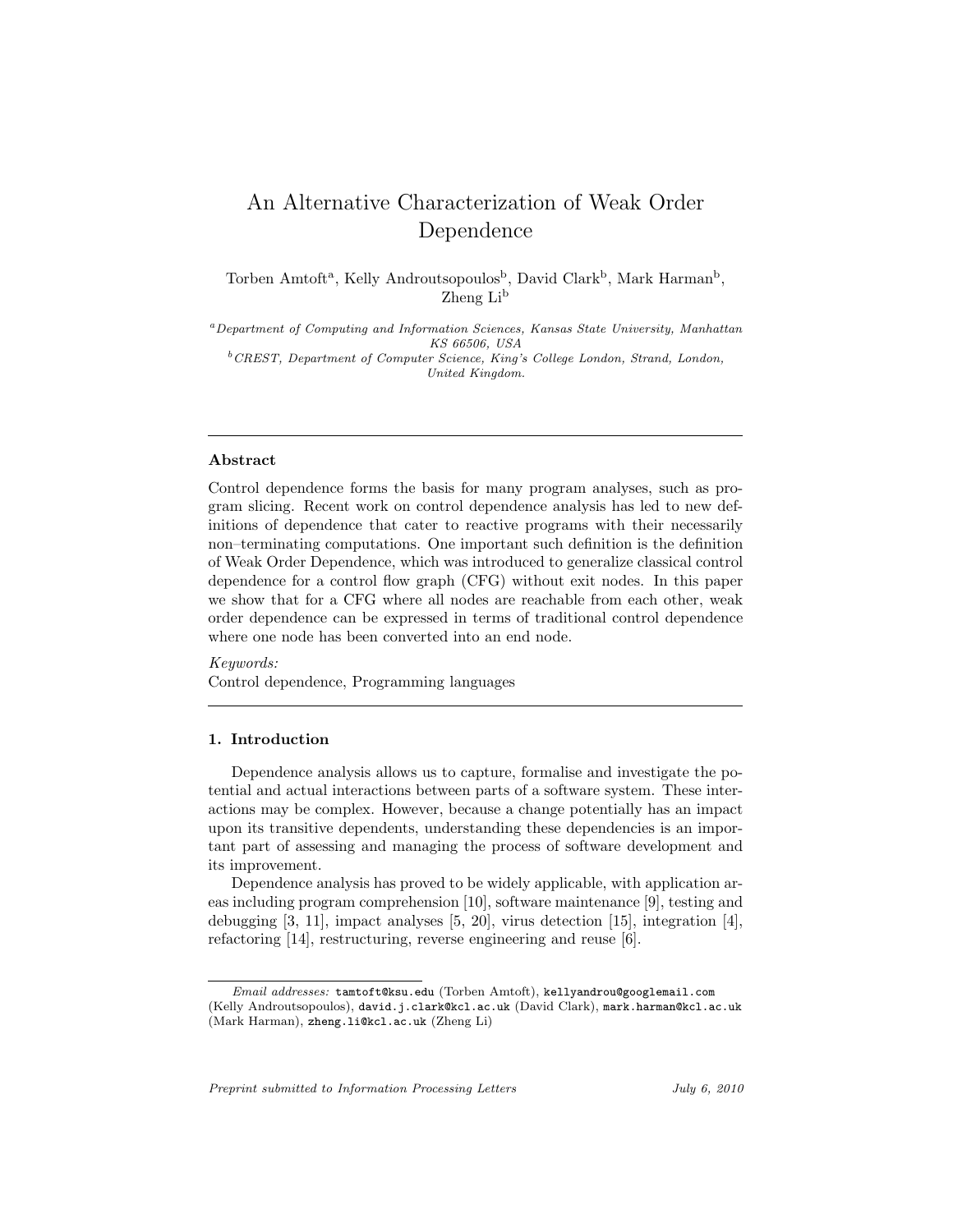Typically research in dependence analysis has considered two primary forms of dependence: data dependence and control dependence. Data dependence is relatively uncontroversial. It occurs between two parts of the program which define and then subsequently use a value. The value computed at the definition is said to flow (by data dependence) to the site at which the value is used. The using site is said to '(data) depend' upon the defining site.

By contrast, control dependence has proved to be a more complex and subtle property, that requires careful formulation. Early formulations of control dependence such as Weiser's 'colour dominance' [21], were superseded by a now more standard definition, which was captured in terms of reachability and post dominance in the Control Flow Graph(CFG) [8]. The definition of Ferrante, Ottenstein and Warren became very widely accepted and was used by many other authors, forming the basis for the popular Program Dependence Graph [16] and System Dependence Graph [12].

However, traditional control dependence applies only to programs that are able to terminate normally, i.e., that have CFGs with a unique exit node. This renders traditional control dependence inapplicable for handling computations that purposefully do not terminate such as in embedded systems controllers, operating systems and other forms of so-called 'reactive systems'. Such systems simply cannot be ignored; it is estimated that by 2010 there will be 16 billion embedded systems worldwide, rising to 40 billion by 2020 [2].

Ranganath et al. [19] and Amtoft [1] address this problem by introducing new definitions of control dependence for arbitrary CFGs, so as to handle CFGs with zero exit nodes (and even CFGs with multiple exit nodes). Furthermore, the authors categorise control dependence as being either non-termination sensitive or non-termination insensitive.

Non-termination sensitive control dependence (NTSCD) [19] is sensitive to non-termination and when used together with Decisive Order Dependence (DOD) [19] leads to slices that preserve termination properties i.e. the observable behaviour of the slice is infinite exactly when the original is.

Weak Order Dependence (WOD) [1] is insensitive to non-termination and leads to slices that allow the termination domain to increase i.e. loops that do not influence relevant values are sliced away. This definition has been shown to generalise traditional notions of control dependence given in terms of CFGs with a unique exit node. However, it requires researchers to abandon the definitions and concepts with which they have been familiar for over two decades. This paper seeks to overcome this conceptual difficulty by showing how this new notion of control dependence can be re-formulated in terms of traditional dependence for a wide class of Control Flow Graphs.

The class of control flow graphs we consider is those for which every node is reachable from every other node. This is a very wide class of graphs; it includes, for example, those originally envisaged by Ferrante, Ottenstein and Warren in their seminal paper on the Program Dependence Graph [8]. Some of our results can even be applied to graphs that are not strongly connected, as long as the nodes in question are reachable from all other nodes.

Traditional control dependence is a relation between two nodes, in which one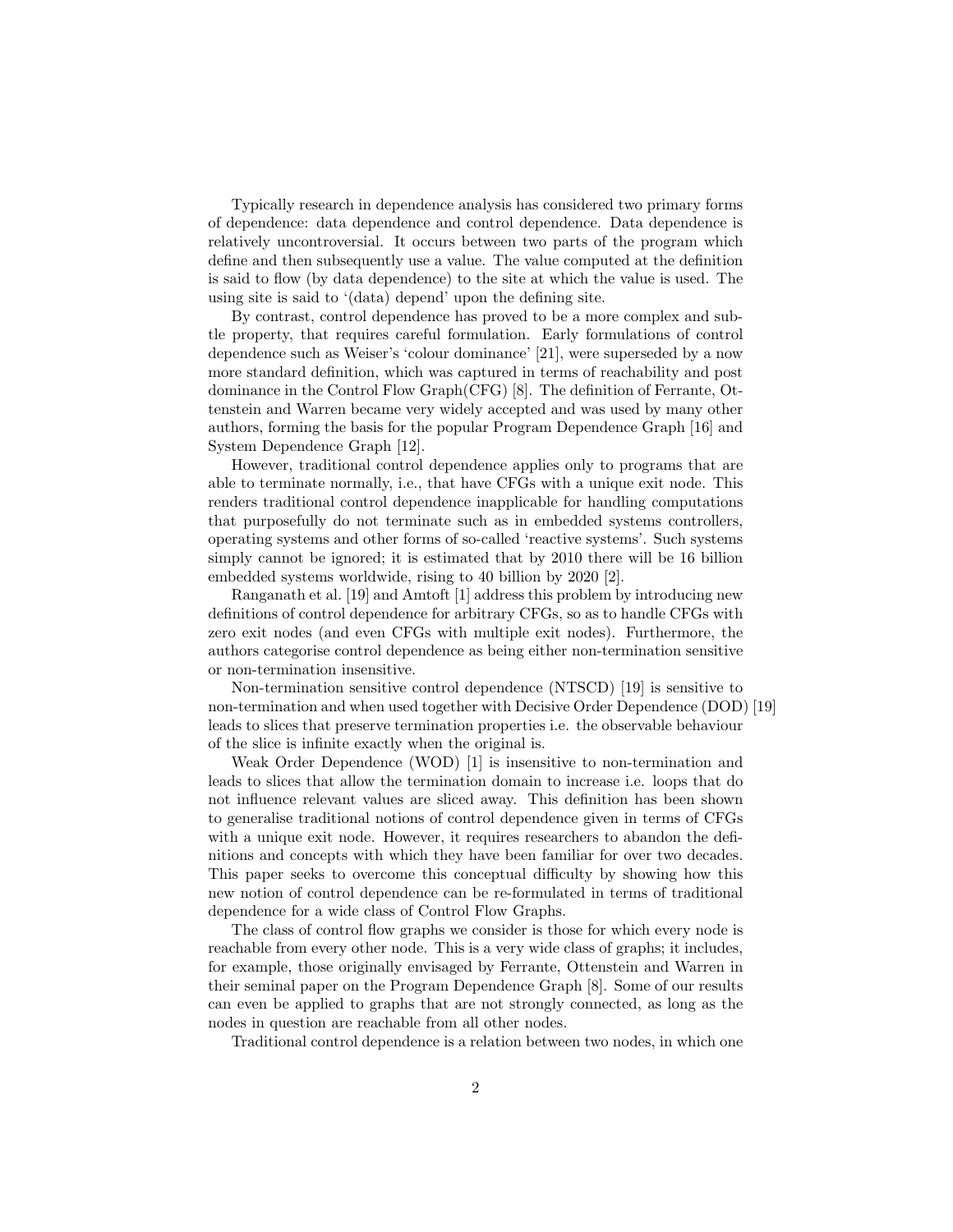node controls the execution of another. By contrast, weak order dependence, which captures not only the traditional control dependence but also the ordering relationships between nodes in irreducible regions of a CFG, requires a ternary relation. The fundamental insight that underlies our re-formulation is that capturing control dependence in the presence of ordering relations requires the participation of three nodes simply because one of the three has to play the role of a 'local pseudo exit node'. Using this insight, we are able to reformulate Weak Order Dependence (a ternary relation) in terms of traditional control dependence (a binary relation).

The contribution of this paper is a formal proof of the equivalence of our reformulation of the Weak Order Dependence Relation in terms of traditional control dependence, in the style of Ferrante, Ottenstein and Warren. This reformulation allows us to think of the new notions of control dependence in terms of the more familiar control dependence used, for example, in the System Dependence Graph [12] and in Weiser's Program slicing algorithm [22].

#### 2. Preliminaries

A control-flow graph (CFG) is a pair  $(V, E)$  where V is the set of nodes, and  $E \subseteq V \times V$  is the set of edges. If  $(n, m) \in E$  we say that there is an edge from n to m, and that m is a successor of n.

Given a CFG G, a path from node a to node b is a sequence of nodes,  $n_1..n_k$ where  $a = n_1$  and  $b = n_k$ , such that for all  $i \in 1...k-1$ , G contains an edge from  $n_i$  to  $n_{i+1}$ . We say that the path is non-trivial if  $k > 1$ , and we say that b is reachable from  $a$  if there is a path from  $a$  to  $b$ .

Definition 1. An end node of a CFG is a node e such that

- e has no outgoing edges, and
- e is reachable from all nodes.

Fact 1. A CFG can have at most one end node.

For a node q in a CFG G, we define  $G/_{[q\rightarrow\cdot]}$  as the CFG that results from removing all outgoing edges from q. More formally, we have

**Definition 2.** Given  $G = (V, E)$  with  $q \in V$ ,  $G/_{[q \rightarrow \cdot]} = (V, E')$  where  $E' =$  $\{(n,m)\in E \mid n\neq q\}.$ 

**Fact 2.** Assume that in G, q is reachable from all other nodes. Then  $G/_{[q \to \cdot]}$ has q as an end node.

We now recall the standard notion of *control dependence*, formulated for a graph with an end node.

Definition 3. Consider a CFG G with end node e.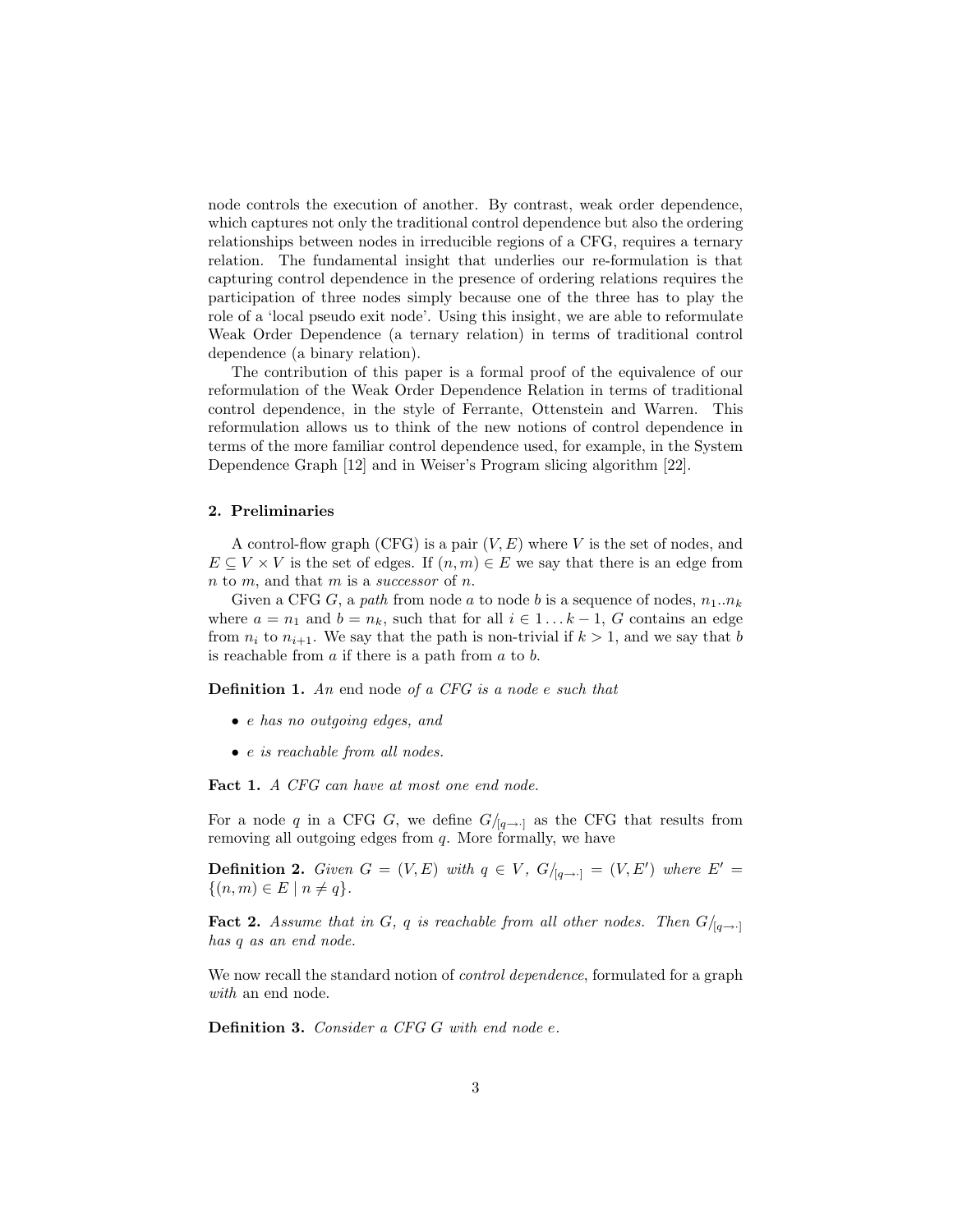- We say that m postdominates n if all paths from n to e contain m;
- we say that m strictly postdominates n if m postdominates n and  $n \neq m$ .

Note that e postdominates all nodes.

**Definition 4.** Consider a CFG G with end node e. We say that  $n \stackrel{cd}{\rightarrow} m$  in G if

- 1. m does not strictly postdominate n, and
- 2. there is a non-trivial path n..m where m postdominates all nodes but n.

**Lemma 3.** Let G have end node e. If  $n \stackrel{cd}{\rightarrow} m$  in G then  $n \neq e$  and  $m \neq e$ .

*Proof:* Since there is a non-trivial path from  $n$  to  $m$ ,  $n$  has an outgoing edge, and hence  $n \neq e$ . Since e postdominates all nodes, we thus infer that e strictly postdominates n and hence  $m \neq e$ postdominates *n*, and hence  $m \neq e$ .

We recall the definition given in [1] of weak order dependence, applicable for arbitrary CFGs:

**Definition 5.** Given a CFG, we write a  $\overset{wod}{\rightarrow}$  b, c if

- 1. there is a path from a to b not containing  $c$ ,
- 2. there is a path from a to c not containing b, and
- 3. a has a successor d such that either
	- b is reachable from d and all paths from d to c contain b, or
	- c is reachable from d and all paths from d to b contain c.

**Fact 4.** If  $a \stackrel{wod}{\rightarrow} b, c$  then  $a,b,c$  are distinct nodes.

## 3. Weak Order Dependence is Control Dependence

**Lemma 5.** Given G with nodes  $a,b,c$  where  $b$  and  $c$  are both reachable from all nodes in G. If  $a \stackrel{wod}{\rightarrow} b, c$  in G then either

- $a \stackrel{cd}{\rightarrow} b$  in  $G/_{[c \rightarrow \cdot]}$ , or
- $a \stackrel{cd}{\rightarrow} c$  in  $G/_{[b \rightarrow \cdot]}$ .

(By Fact 2,  $G/_{[c\rightarrow\cdot]}$  has end node c, and  $G/_{[b\rightarrow\cdot]}$  have end node b.)

*Proof:* We know (Fact 4) that  $a, b, c$  are distinct nodes. Without loss of generality, we can assume<sup>1</sup> that a has a successor  $d$  such that

<sup>&</sup>lt;sup>1</sup>If *d* had been such that all paths from *d* to *b* contained *c* then we would prove that  $a \stackrel{cd}{\rightarrow} c$ holds in  $G/_{[b \rightarrow \cdot]} .$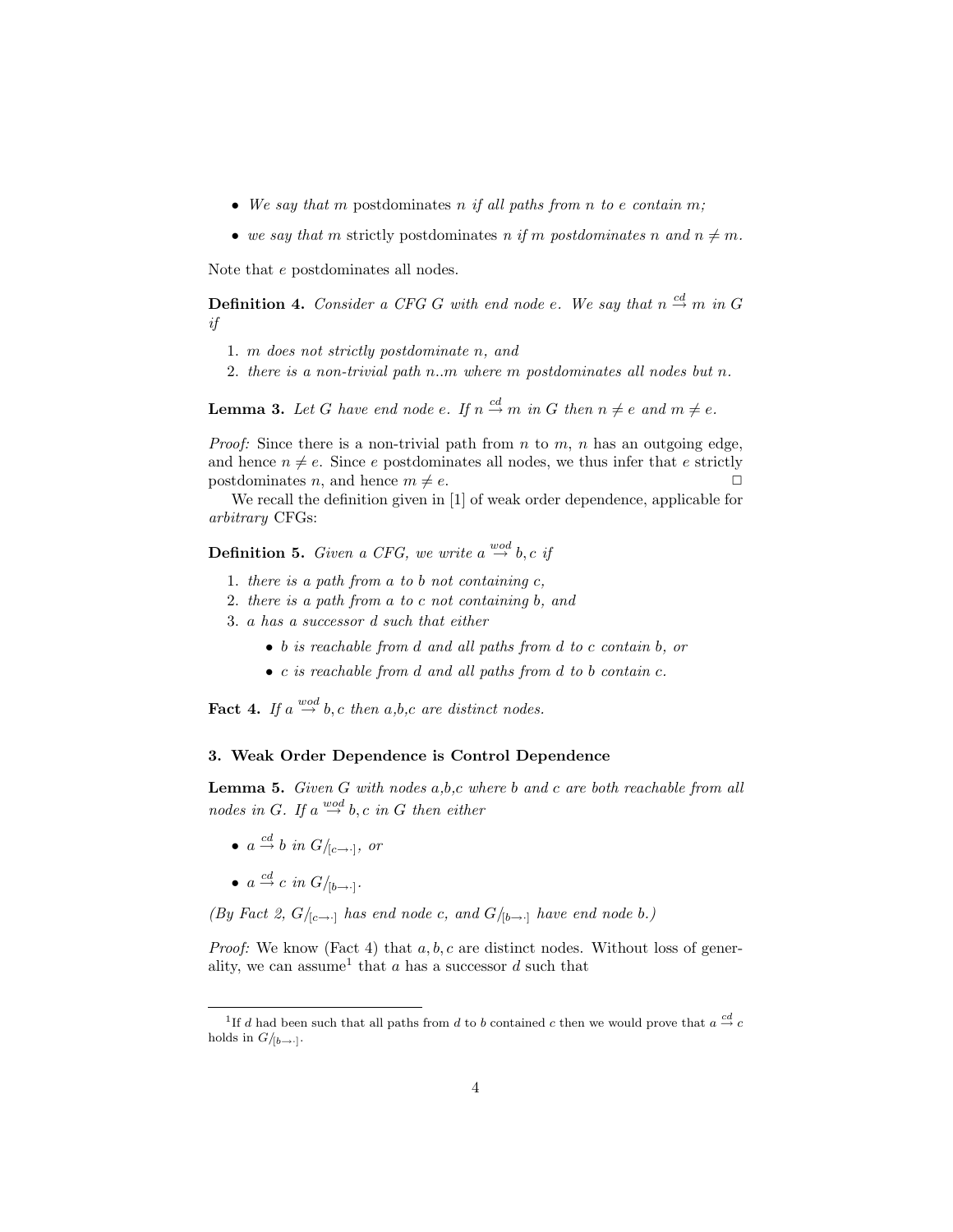b is reachable from d, and all paths from d to c contain  $b$  (1)

and we shall prove that  $a \stackrel{cd}{\to} b$  holds in  $G/_{[c \to \cdot]}$ . Since  $a \stackrel{wod}{\to} b, c$  entails that there is a path in G from a to c not containing  $\dot{b}$ , we see that

in 
$$
G/_{[c\rightarrow \cdot]}
$$
, *b* does not postdominate *a*. (2)

By (1) there exists a minimal path  $\pi$  from d to b; note that

$$
b \text{ does not occur in any proper prefix of } \pi.
$$
 (3)

We now infer that  $\pi$  does not contain c. For assume, in order to get a contradiction, that  $\pi$  does contain c; since  $c \neq b$  there would be a proper prefix of  $\pi$ that contains  $c$  and by (1) thus also  $b$  but this contradicts (3).

Thus  $\pi$  is a path in  $G/_{[c \to \cdot]}$ . Since  $a \neq c$  we see that

in 
$$
G/_{[c \to \cdot]}
$$
 there is a path  $a\pi$  from a to b. (4)

We shall now prove that

in 
$$
G/_{[c\rightarrow \cdot]}
$$
, all nodes in  $\pi$  are postdominated by b. (5)

We therefore assume that in  $G/_{[c\rightarrow c]}$  there is a path  $\pi_1$  from n to c where n is part of  $\pi$ , and must establish that  $\pi_1$  contains b.

In  $G/_{[c\rightarrow c]}$  there thus is a path  $\pi_0\pi_1$  from d to c where  $\pi_0$  is a proper prefix of  $\pi$ . But this is also a path in G, so by (1) we infer that  $\pi_0\pi_1$  contains b. But by (3),  $\pi_0$  cannot contain b. Hence  $\pi_1$  contains b, establishing (5).

From  $(2,4,5)$  we see that  $a \stackrel{cd}{\rightarrow} b$  does hold in  $G/_{[c \rightarrow \cdot]}$ .

### 4. Control Dependence is Weak Order Dependence

**Lemma 6.** Given G with nodes a,b,c where  $a \neq c$  and where b is reachable from all nodes in G. If  $a \stackrel{cd}{\rightarrow} c$  in  $G/_{[b \rightarrow \cdot]}$  then  $a \stackrel{wod}{\rightarrow} b, c$  in G.

Note that we need the assumption  $a \neq c$  since  $\stackrel{cd}{\rightarrow}$  may relate a node to itself while  $\stackrel{wod}{\rightarrow}$  never does that.

*Proof:* From  $G/_{[b\rightarrow\cdot]}$  having b as end node, by Lemma 3 we infer from  $a \stackrel{cd}{\rightarrow} c$ that  $c \neq b$  and  $a \neq b$ . Thus  $a, b, c$  are distinct nodes.

From  $a \stackrel{cd}{\to} c$  and  $a \neq c$  we see that in  $G/_{[b\to \cdot]}$ , c does not postdominate a. Thus

there is a path in  $G$  from  $a$  to  $b$  that does not contain  $c$ .  $(6)$ 

In  $G/_{b\rightarrow 0}$  there is a non-trivial path from a to c where c postdominates all nodes but  $a$ . We infer that  $a$  has a successor  $d$  such that

in  $G/_{[b\rightarrow 0]}$ , c is reachable from d, and all paths from d to b contain c. (7)

We infer that in  $G/_{b\rightarrow 0}$  there is a path from d to c that does not contain b, and since  $a \neq b$  thus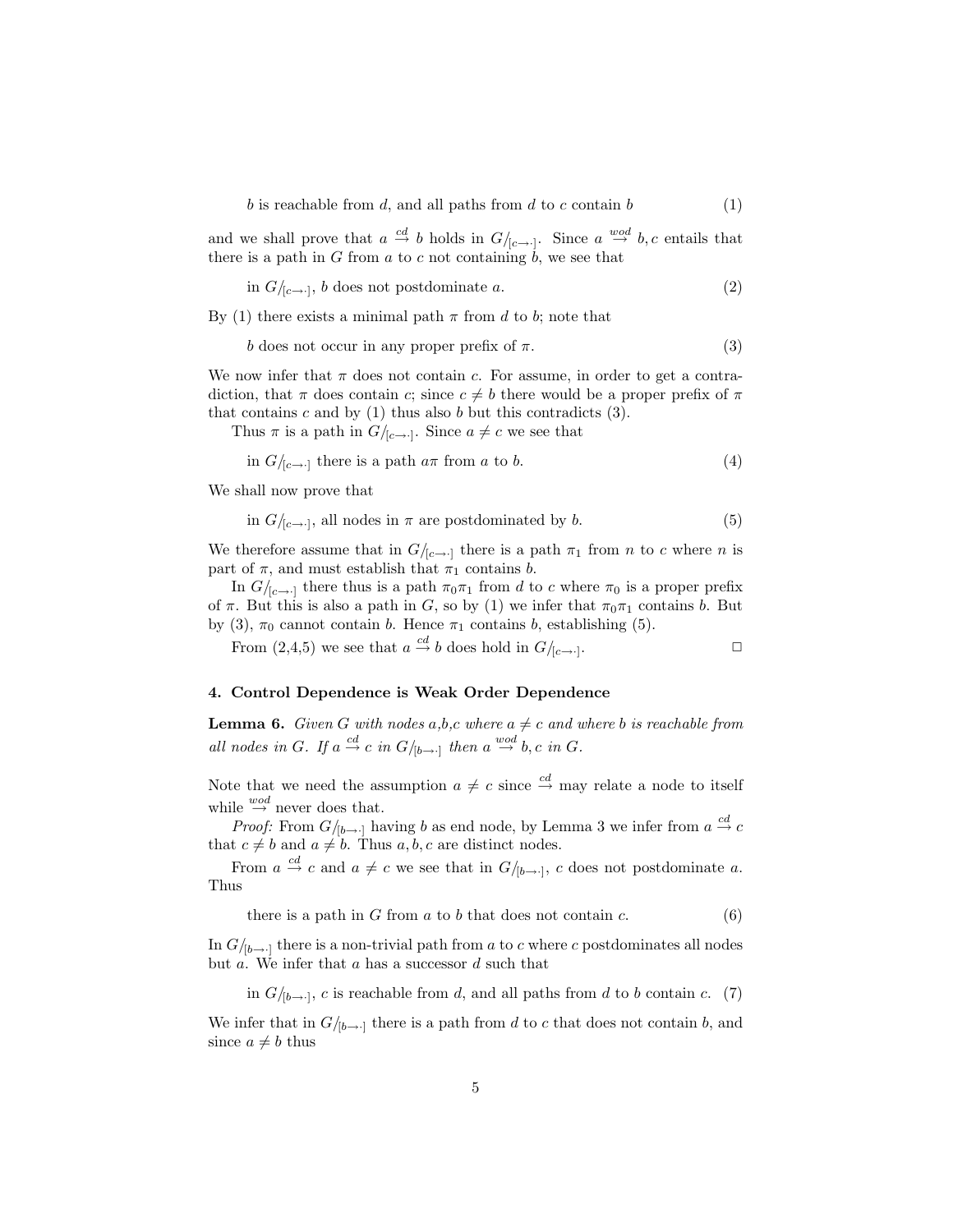there is a path in G from a through d to c that does not contain b.  $(8)$ 

We shall now prove that

all paths in  $G$  from  $d$  to  $b$  contain  $c$ . (9)

But if  $\pi$  is a path in G from d to b, it has a (not necessarily proper) prefix  $\pi_1$ such that  $\pi_1$  is also a path from d to b but b does not occur in any proper prefix of  $\pi_1$ . Hence  $\pi_1$  is a path in  $G/_{b\rightarrow 1}$  from d to b, so by (7) we see that  $\pi_1$  contains c. But then also  $\pi$  contains c, establishing (9).

From  $(6,8,9)$  we see that  $a \stackrel{wod}{\rightarrow} b, c$  does hold in G.

#### 5. Equivalence Between Closures

**Definition 6.** Given a CFG  $G = (V, E)$ . With S a subset of V, we say that S is closed under  $\overset{wod}{\rightarrow}$  if  $a \in S$  whenever  $a \overset{wod}{\rightarrow} b, c$  for  $b, c \in S$ .

**Definition 7.** Given a CFG  $G = (V, E)$ , and let S be a subset of V with the property that all nodes in  $S$  are reachable from all nodes in  $V$ . We then say that S is <sub> $\rightarrow$ </sub> closed under  $\stackrel{cd}{\rightarrow}$  if  $a \in S$  whenever for  $b, c \in S$  we have  $a \stackrel{cd}{\rightarrow} b$  in  $G/_{[c \rightarrow \cdot]}$ .

**Theorem 1.** Given a CFG  $G = (V, E)$ . Let  $S \subseteq V$  satisfy that all nodes in S are reachable from all nodes in V. Then S is closed under  $\stackrel{wod}{\rightarrow}$  iff S is  $\rightarrow$  closed  $under \overset{cd}{\rightarrow}$ .

*Proof:* For the "if" direction, we assume  $a \stackrel{wod}{\rightarrow} b, c$  with  $b, c \in S$ , so as to show  $a \in S$ . By Lemma 5, applicable since  $b, c$  are reachable from all nodes in V, either  $a \stackrel{cd}{\to} b$  holds in  $G/_{[c \to \cdot]}$  or  $a \stackrel{cd}{\to} c$  holds in  $G/_{[b \to \cdot]}$ . But in both cases,  $a \in S$ follows from S being <sub>→closed</sub> under  $\stackrel{cd}{\rightarrow}$ .

For the "only if" direction, we assume  $a \stackrel{cd}{\to} b$  holds in  $G/_{[c \to \cdot]}$  for  $b, c \in S$ , so as to show  $a \in S$ . If  $a = b$ , the claim is trivial. Otherwise, by Lemma 6, we have  $a \stackrel{wod}{\rightarrow} b, c$ , and  $a \in S$  follows from S being closed under  $\stackrel{wod}{\rightarrow}$ .

## 6. Related Work

In the introduction, we discuss two ways in which control dependence definitions may vary: they may require program CFGs to have a unique exit node, or not; or they may be non-termination sensitive or insensitive. Table 1 compares the control dependence definitions in the literature according to these variations.

Except for WOD [1] and NTSCD [19] that apply to arbitrary CFGs, all other definitions of control dependence for programs require CFGs to have a unique exit node.

We discuss the main definitions in the literature based on their sensitivity to non-termination.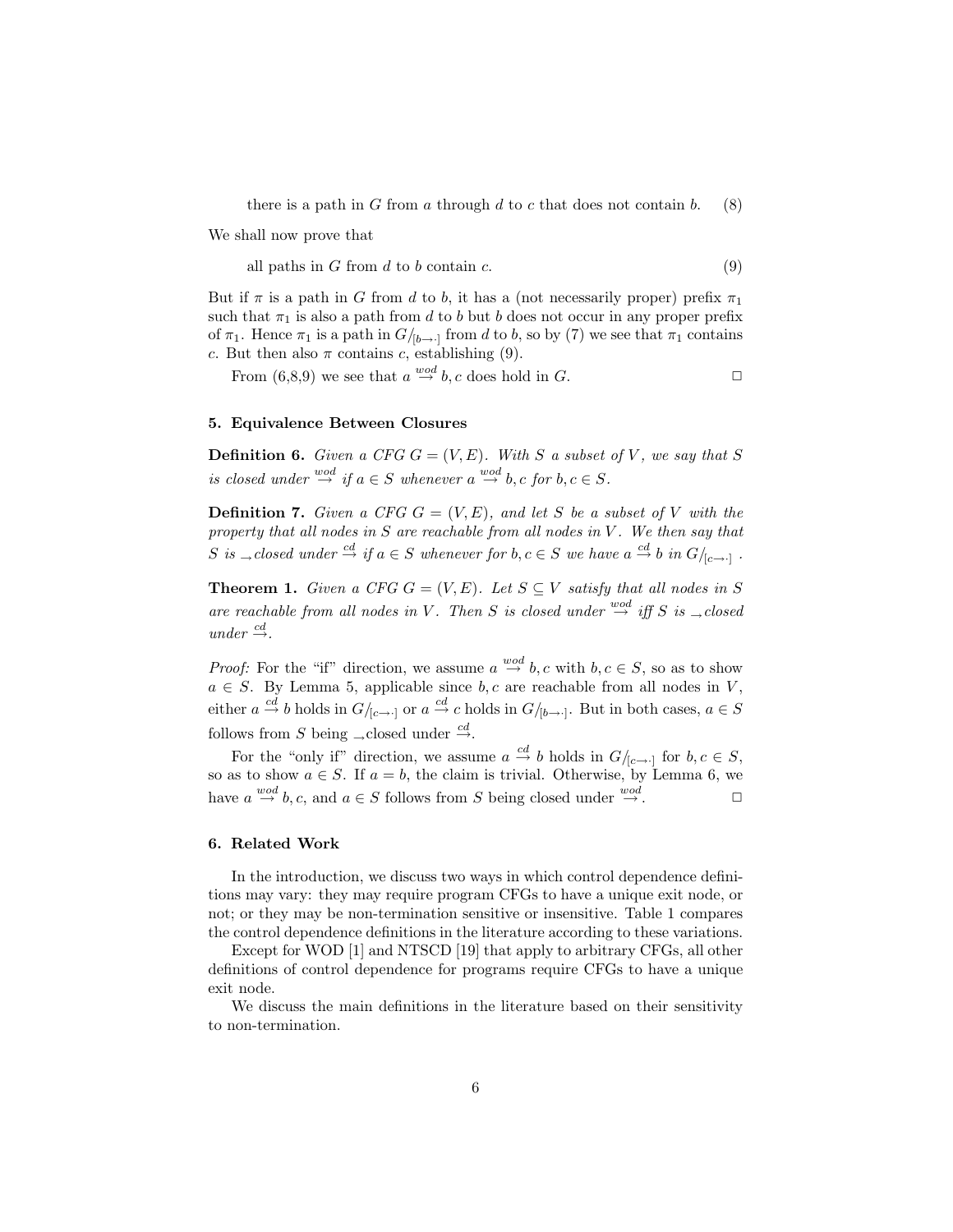|             | Non-Termination   Unique Exit Node                 | Arbitrary CFG |
|-------------|----------------------------------------------------|---------------|
| Insensitive | Weiser $[21]$                                      | $WOD$ [1]     |
|             | Ferrante et al. [8, 12]                            |               |
| Sensitive   | Podgurski and Clarke [18, 17]   NTSCD and DOD [19] |               |

Table 1: Comparison of control dependence definitions.

The earliest definition of control dependence is Weiser's, that is derived from the dependence that Denning and Denning called 'implicit information flow' [7]. This dependence captures the influence a predicate  $p$  has over a node,  $n$  when  $p$  'controls' whether  $n$  is either definitely executed (by selecting one of the two branches emerging from  $p$ ), or whether it is possibly avoided (by selecting the other branch emerging from p).

Ferrante et al. [8, 12] redefine control dependence in terms of a Control Flow Graph requiring it to have an entry and exit node, such that all nodes can reach the exit node. However, this is not realistic for programs that may, deliberately and of necessity, fail to terminate; such program may not have an exit node in their flow graph.

The first non-termination sensitive definition of control dependence was given by Podgurski and Clarke [18, 17] in 1989 who observed that it is possible for a predicate  $p$  to influence the execution of a node  $n$  simply by making infinitely many choices (at  $p$ ) to traverse a branch that leads back to  $p$  before n is executed. In this way, a predicate can 'choose' to fail to terminate and, thereby, exclude the execution of some other node that  $p$  would otherwise fail to control.

Kamkar [13] (page 166) argues that for some applications of slicing it will be necessary for slicing to use the termination sensitive form of dependence.

#### 7. Conclusion and Future Work

In this paper we show how recent notions of control dependence for nonterminating computations can be re-formulated in terms of traditional notions of control dependence. More precisely, when  $a,b,c$  are distinct,  $a$  is weakly order dependent on b and c if and only if a is either control dependent on b when all outgoing edges from  $c$  have been removed, or control dependent on  $c$  when all outgoing edges from b have been removed. This is important because of the fundamental importance of control dependence in many other program analyses such as program slicing.

As a corollary to this work, we would like to explore how NTSCD (augmented with DOD) relates to Podgurski and Clarke's notion of control dependence [18, 17], and see if one can be expressed in terms of another.

[1] T. Amtoft. Slicing for modern program structures: a theory for eliminating irrelevant loops. Information Processing Letters, 106(2):45–51, 2008.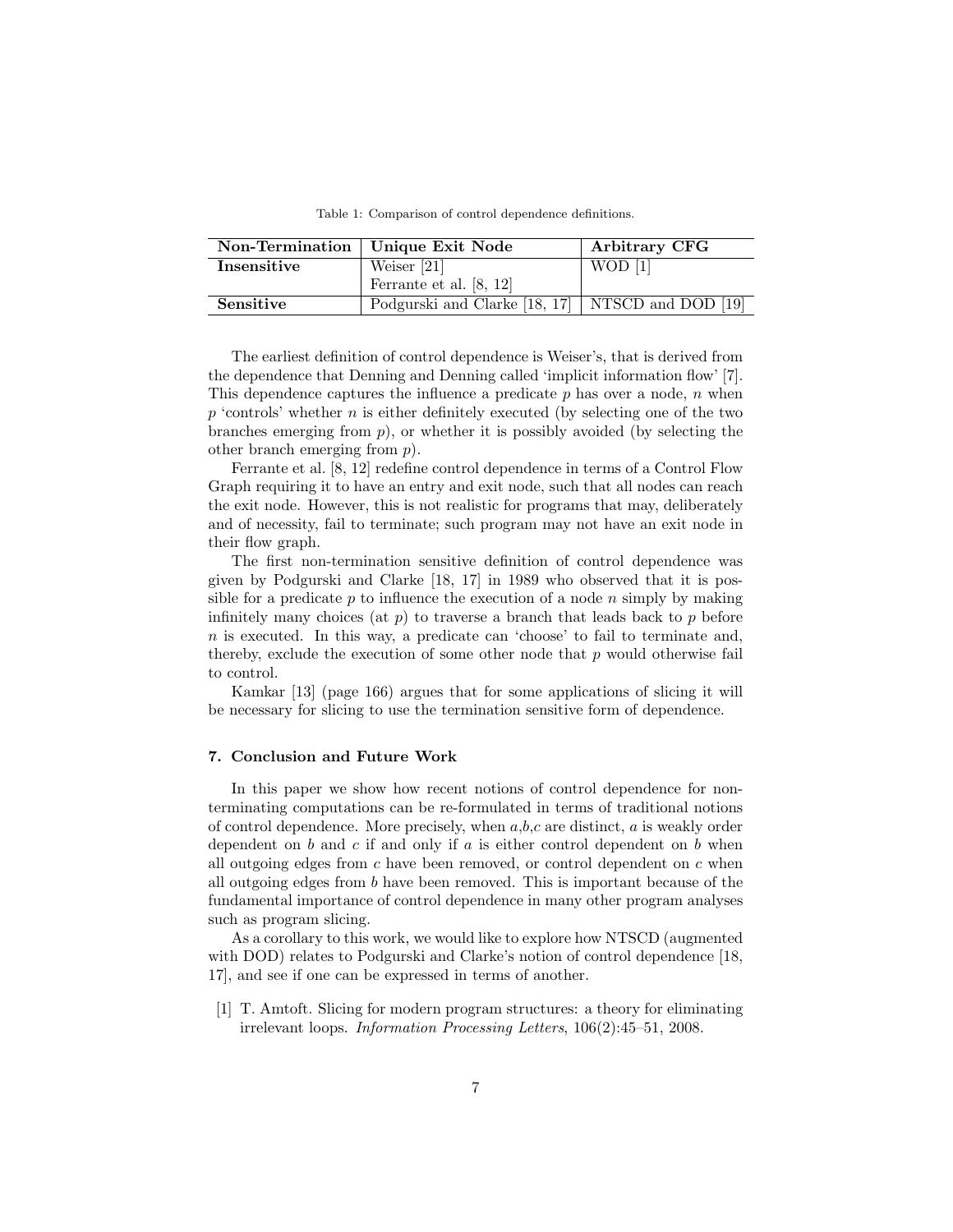- [2] ARTEMIS consortium. The embedded computing systems initiative (ARTEMIS), 2007.
- [3] D. W. Binkley. The application of program slicing to regression testing. Information and Software Technology, 40(11 and 12):583–594, 1998.
- [4] D. W. Binkley, S. Horwitz, and T. Reps. Program integration for languages with procedure calls. ACM Transactions on Software Engineering and Methodology, 4(1):3–35, 1995.
- [5] S. E. Black. Computing ripple effect for software maintenance. Journal of Software Maintenance and Evolution: Research and Practice, 13:263–279, 2001.
- [6] G. Canfora, A. Cimitile, and A. De Lucia. Conditioned program slicing. Information and Software Technology Special Issue on Program Slicing, 40(11 and 12):595–607, 1998.
- [7] D. E. Denning and P. J. Denning. Certification of programs for secure information flow. Communications of the ACM, 20(7):504–513, 1977.
- [8] J. Ferrante, K. J. Ottenstein, and J. D. Warren. The program dependence graph and its use in optimization. ACM Transactions on Programming Languages and Systems, 9(3):319–349, July 1987.
- [9] K. B. Gallagher and J. R. Lyle. Using program slicing in software maintenance. IEEE Transactions on Software Engineering, 17(8):751–761, Aug. 1991.
- [10] M. Harman, D. W. Binkley, and S. Danicic. Amorphous program slicing. Journal of Systems and Software, 68(1):45–64, Oct. 2003.
- [11] M. Harman, L. Hu, R. M. Hierons, J. Wegener, H. Sthamer, A. Baresel, and M. Roper. Testability transformation. IEEE Transactions on Software Engineering, 30(1):3–16, Jan. 2004.
- [12] S. Horwitz, T. Reps, and D. W. Binkley. Interprocedural slicing using dependence graphs. ACM Transactions on Programming Languages and Systems, 12(1):26–61, 1990.
- [13] M. Kamkar. Interprocedural dynamic slicing with applications to debugging and testing. PhD Thesis, Department of Computer Science and Information Science, Linköping University, Sweden, 1993. Available as Linköping Studies in Science and Technology, Dissertations, Number 297.
- [14] R. Komondoor and S. Horwitz. Semantics-preserving procedure extraction. In Proceedings of the 27th ACM SIGPLAN-SIGACT Symposium on Principles of Programming Languages (POPL-00), pages 155–169, N.Y., Jan. 19–21 2000. ACM Press.